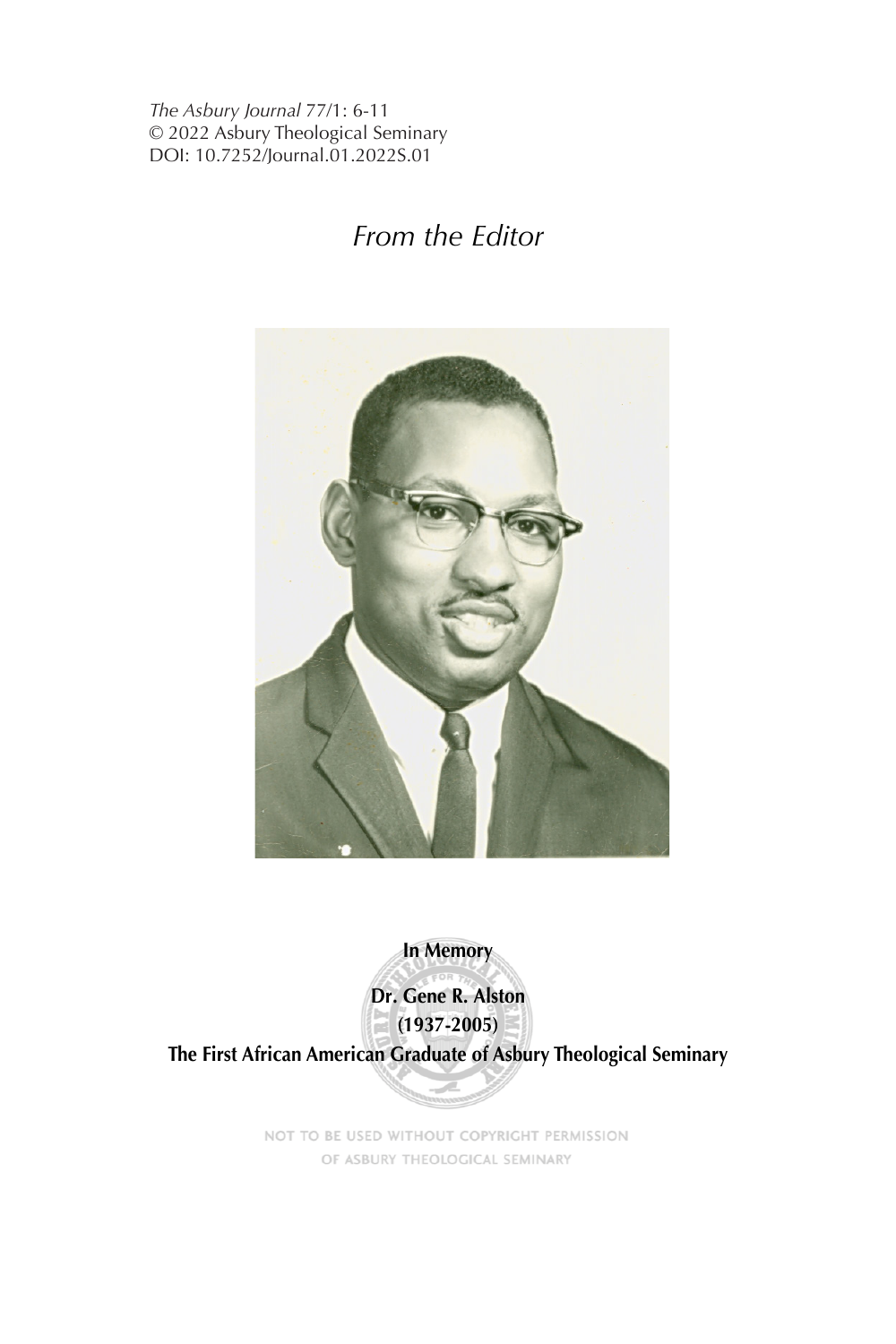This special issue of *TheAsbury Journal* is dedicated in honor of all of the African American students, staff, and faculty who have been part of the Asbury Theological Seminary community, past, present, and future. It is also dedicated to the special memory of GeneAlston (1937- Feb. 14, 2005), the first African American graduate of Asbury Theological Seminary. Gene was the middle of five children born to Ottawa and Lucinda Alston. He was born in Washington D.C., where his father was a laborer for a construction company. As a child, he attended the Shelhamer Mission, an outreach of the Free Methodist Church to urban Washington, D.C. led by Julia Shelhamer, and under the oversight of the Department of Interracial Evangelism of the Free Methodist Church, led by Gilbert James (see the *From the Archives* in this issue for more information). At nine-years of age, Gene accepted Christ in that mission and with the encouragement of Julia Shelhamer, he stayed in school, graduated from high school, and with a scholarship from the Department of Interracial Evangelism he attended Greenville College. As a young person he often travelled and spoke with Julia Shelhamer about God's work among African American Free Methodists.

After he graduated from Greenville College, Gene Alston became one of the first two African American students, along with Douglass Fitch (also coming from Greenville College) to attend Asbury Theological Seminary in 1958 (see Thomas Hampton's article in this issue for more information on this). Their first week at the Seminary included local people shooting at the administration building and making national news in opposition to the integration of the Seminary. After graduating (Fitch transferred and finished elsewhere), Gene Alston wanted to serve in the pastorate in the Free Methodist Church, but there were few openings for a black pastor. He ended up going to Shreveport, Louisiana to work with the Free Methodist church and school there (see the *From the Archives* for more information on the work in Shreveport). While in Louisiana, Alston went back to school to earn a teaching degree so he could do work in educational administration. Ultimately, he earned a Ph.D. at St. Louis University.

Gene Alston moved to St. Louis and became a school administrator in the Alton school system, where he worked for 28 years until he retired. During all of this time he remained in a largely white Free Methodist Church. He noted in one article, "Over time my congregation accepted me so well that they lost sight of the fact that I was still an African American, with a culture distinct from theirs…they largely were unaware that their perspective was formed by a conservative, evangelical, middle class,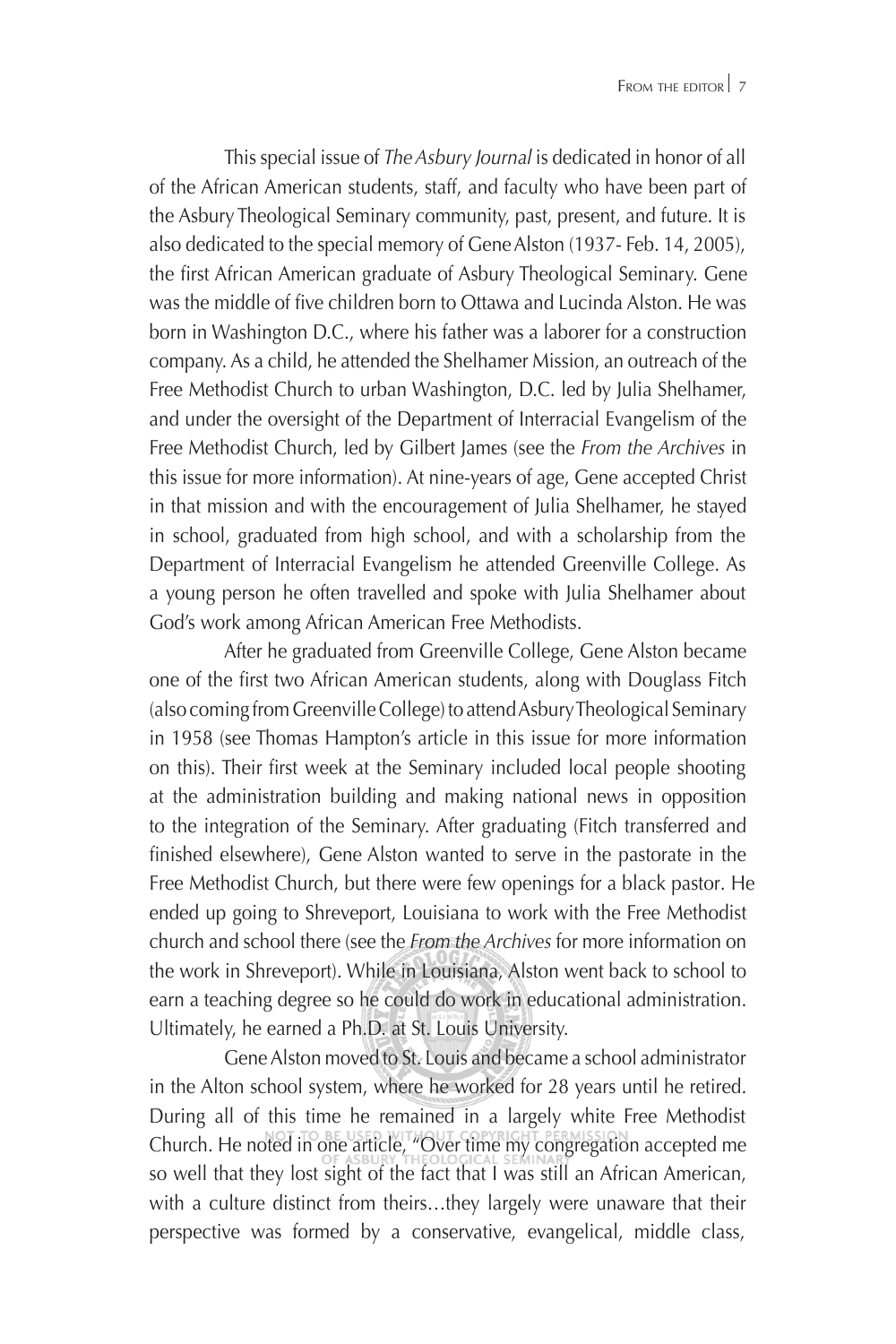white perspective- unaware of there even being another point of view."<sup>1</sup> Gene Alston was involved with the African American Task Force of the Free Methodist Church, constantly trying to build bridges between white congregations and the African American community. He was only 68 when he died in February of 2005. Since he represents the first African American graduate of Asbury Theological Seminary, it is important to recognize his trailblazing work, which opened the doors for other African American students, and so this issue of *The Asbury Journal* is dedicated to his memory, and in honor of those who have followed him: students, staff, and faculty who have formed a crucial part of the Seminary community.

The first article in this special issue is by William Pannell and is republished as the first article published by an African American in The *Asbury Seminarian*, the precursor to *The Asbury Journal*. It was originally published in 1969, but reads as if it could have been written in 2022. Dr. Pannell has been a major voice in the evangelical world, urging the Church to deal with the issue of race. I remember as a student in the 1990s at Asbury sitting in the cafeteria with Dr. Pannell and reading his works. He would occasionally teach as an adjunct at the Seminary. When I called him to talk about Gilbert James, who is highlighted in the *From the Archives* in this issue, we spoke briefly about how little has changed since he first began his work. Even in his 90s he still issues the call for places like Asbury Theological Seminary to do more to bring about racial reconciliation and true equality within the Church.

This article is followed by four articles written by African American students (three current and one graduate) who have all been connected to the E. Stanley Jones School of World Mission and Evangelism. Cynthia A. Talley, a Ph.D. student, starts with a penetrating article covering the "Black Experience" in the United States, but she uses this framework not just for historical perspective, but to suggest that this history actually provides the African American Church with an assortment of gifts which can propel the African American Church into an important future in global missions. This article is followed by Gabriel B. Tait, who was the first African American Ph.D. graduate from Asbury Theological Seminary. His article builds off of his doctoral research and his background in photography, which allowed him to develop a method (called Sight Beyond My Sight- SBMS) for empowering the subjects of mission to become their own ethnographers through photography. This removes the usual lens of colonialism and provides a suitable foundation for missionaries to learn more about a culture from the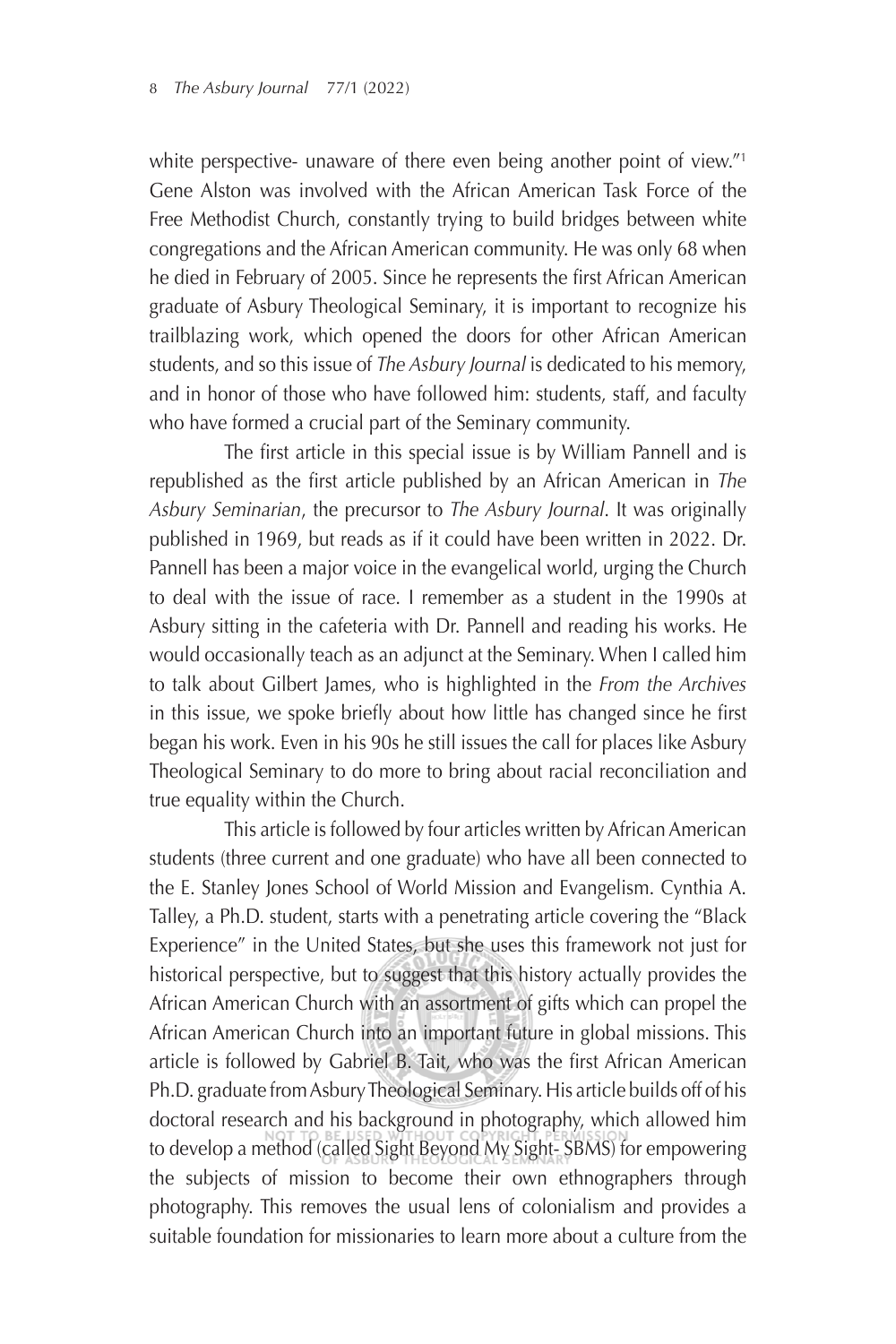viewpoint of the people themselves. He uses examples from his research in Liberia. Mercy Langat follows this with an article rooted in Public Theology, considering the issue of the African American women's Natural Hair Movement. Mercy is also a Ph.D. student at Asbury Theological Seminary and brings a different perspective as someone born in Africa, but raised in the United States. Her voice carries the cultural background of Africa, but with insight gained from living within the African American community in the United States. Finally, Stephanie Rountree provides another African American woman's voice as a MA student at Asbury. Her article engages the historic development of Spanish language missions by the early Church of the Nazarene, but especially it focuses on how a white women, Maye McReynolds fought against her own marginalization as a woman in the early  $20<sup>th</sup>$  century, and used her position and voice to empower Santos Elizondo, a Mexican immigrant, into mission despite the gender and cultural barriers she also faced.

After these insights from African American scholars we turn to two white scholars, who are reflecting on vastly different aspects of the African American experience. Thomas Hampton, another Ph.D. student at Asbury Theological Seminary explores the often-shrouded history of integration at the Seminary. In particular, his interview with Rev. Douglass Fitch (Gene Alston's classmate in 1958 who later transferred to another school) opens up a first-hand voice on those events in the Seminary's history. This is followed by an article by Philip F. Hardt, a New York Methodist historian, who explores how Phoebe Palmer, one of the founders of the Holiness Movement used poetry to support her religious views behind the colonization effort to create a state for freed African Americans and freed slaves in Liberia (the same site of Gabriel Tait's work with his SBMS methodology). Walter Palmer, Phoebe's husband was actively involved in colonization work as well. While the Palmers have frequently been criticized for a lack of involvement in the abolition movements of their time, they do show an active concern for African Americans in the early 19<sup>th</sup> century and paired it with a missional concern for the evangelization of Africa.

Finally, the *From the Archives* essay examines the fascinating life and work of Gilbert James, the first sociologist on the faculty of Asbury Theological Seminary. But more than that, Gilbert and his wife, Esther, were actively involved in ministry across racial boundaries even before the Civil Rights Movement. Tying their holiness theology with a love of missions and a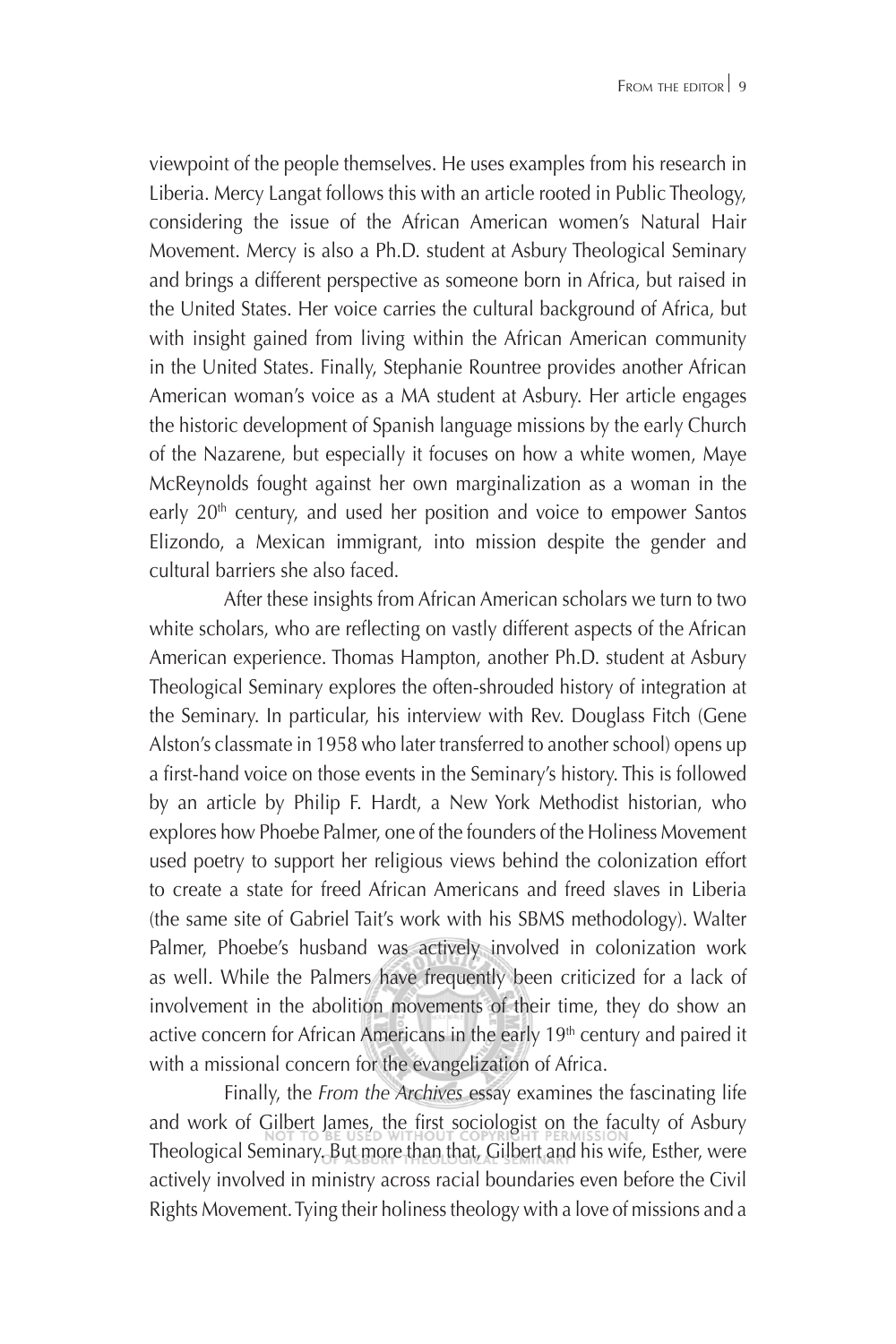concern for racial justice, they set up a Free Methodist church and school in Shreveport, Louisiana (where Gene Alston would work for a time). From this work, Gilbert James helped found the Department of Interracial Evangelism for the Free Methodist Church and led it for a number of years. At this same time, Esther's mother, Julia Shelhamer, would lead a young Gene Alston to Christ, the Free Methodists would educate him in Greenville College, and Gilbert James would see that the Department of Interracial Evangelism provided the scholarships that allowed Gene Alston to ultimately attend Asbury Theological Seminary in 1958. But Gilbert James did much more, and through his pedagogy inspired a group of students who would go on to work against the "white flight" of churches from ethnic enclaves in urban areas to the suburbs, which would encourage racial diversity and urban ministry, and which would produce church leaders and scholars from the Wesleyan tradition that would help change many people's views on social justice and the evangelical branch of the Church.

 In a way, all of these stories are tied together. I remember my own experience at Asbury Theological Seminary in the late 1990s. I became active in a group at the time called Bridge Ministries, which was concerned with issues of racial reconciliation. The focus was really on intentionally building relationships with people of other races and trying to bring change. For me as a young white man who grew up in a North Florida Methodist Church (which was known locally for one member who was a former grand dragon of the KKK), this was an eye-opening ministry. While my parents had opposed racism as much as they could (my father was placed as pastor of the aforementioned church even with his New England roots), it was the relationship I built with a fellow student, Patricia Jenkins, or "Sister Pat" as we called her, that would establish a permanent foundation for racial justice in my life. As a former missionary to Sierra Leone, and a lifelong member of the Church of God in Christ, we ate together at almost every meal in the cafeteria as she taught me about the Black Experience. We skipped classes together to attend Martin Luther King Jr. Memorial Day events in the area, since at this time the Seminary did not recognize the holiday. I watched as she confronted faculty and leaders in the administration (including President Maxie Dunnam) with questions about the lack of African American professors and the lack of textbooks by African American authors. She would even do the research ahead of time and have a handy list of suggestions to meet the inevitable reply, "Well, there just aren't many African American writers in my field." She was the